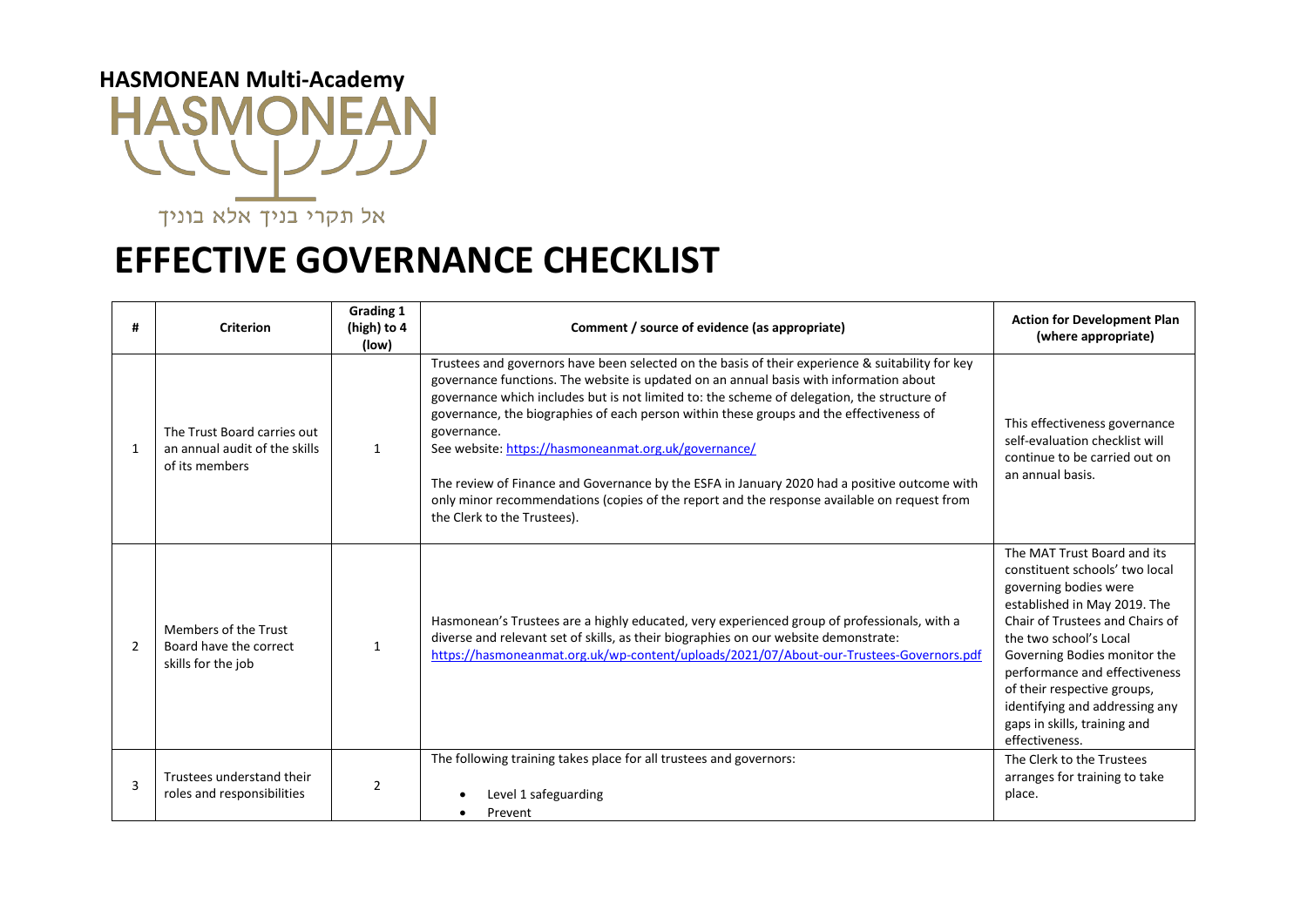|                |                                                                                 |                | Read and digested Keeping Children Safe in Education and the MAT's Safeguarding<br>$\bullet$<br>Policy<br>Training in trustees' and governors' responsibilities e.g. by the NGA /SSAT/ local<br>authority<br>Individual training also takes place for governors/ trustees in regard to their specific roles e.g.<br>Level 3 safeguarding for safeguarding governors and SEND training for SEND link governors.                                                                                                                                                                                                                                                      | The Chair of Trustees and<br>Chairs of the two school's Local<br>Governing Bodies ensure that<br>members attend appropriate<br>training, though this needs to<br>happen in a more timely<br>fashion for some.                                                                                                                                                                                                                       |
|----------------|---------------------------------------------------------------------------------|----------------|---------------------------------------------------------------------------------------------------------------------------------------------------------------------------------------------------------------------------------------------------------------------------------------------------------------------------------------------------------------------------------------------------------------------------------------------------------------------------------------------------------------------------------------------------------------------------------------------------------------------------------------------------------------------|-------------------------------------------------------------------------------------------------------------------------------------------------------------------------------------------------------------------------------------------------------------------------------------------------------------------------------------------------------------------------------------------------------------------------------------|
| $\overline{4}$ | The Chair provides effective<br>leadership for the Trust<br><b>Board</b>        | $\mathbf{1}$   | The Chair of Trustees will monitor the performance and effectiveness of the Trust board<br>identifying and addressing any gaps in skills, training and effectiveness.<br>Since the Chair's appointment in May 2019, the MAT has achieved financial stability. The Board<br>has also undertaken a strategic review of the MAT's schools to devise a document that outlines<br>its ethos, vision and values as well as its strategic objectives and operational objectives.<br>Curriculum reviews have taken place at both schools and an operational review took place in<br>2021/22, as well as a series of other third party review e.g. of Safeguarding and SEND. | The effectiveness of the Chair<br>of Trustees and Chairs of the<br>two school's Local Governing<br>Bodies can be evidence by third<br>party operational reviews and<br>by the annual review of the<br>MATS operational objectives<br>(which also serve as the CEO's<br>performance management<br>objectives and are cascaded<br>into the school development<br>plans and other employees'<br>performance management<br>objectives). |
| 5              | Trustees attend training to<br>fill gaps in their knowledge<br>and skills       | $\overline{2}$ | The Chair of Trustees and Chairs of the two school's Local Governing Bodies monitor the<br>performance and effectiveness of their respective groups, identifying and addressing any gaps in<br>skills, training and effectiveness. For example, the NGA and SSAT have been asked to prepare key<br>governors in preparation for anticipated Ofsted inspections.<br>The Clerk to the Trustees keeps records of training attended.                                                                                                                                                                                                                                    | The Chair of the MAT and<br>Chairs of the LGBs arrange for<br>trustees and governors to<br>receive appropriate training as<br>and when needed, though this<br>needs to happen in a more<br>timely fashion.                                                                                                                                                                                                                          |
| 6              | Succession planning<br>prepares Trustees well for<br>new roles                  | $\overline{2}$ | The previous Chairs of Governors of the predecessor SAT and the CEO arranged for the new Chair<br>of Governors of the MAT to be given key documents e.g. the SEF, SDP, governing body minutes<br>and all relevant data before being appointed. New governors/ trustees are supported by more<br>experienced governors/ trustees in fulfilling their roles.                                                                                                                                                                                                                                                                                                          | The Chair of the MAT and<br>Chairs of the LGBs arrange for<br>trustees and governors to<br>receive appropriate induction<br>and training as and when<br>needed.                                                                                                                                                                                                                                                                     |
| $\overline{7}$ | The chair of Trustees, LGBs<br>and committee Chairs are<br>re-elected each year | $\overline{2}$ | The Chairs need to be re-elected each year.                                                                                                                                                                                                                                                                                                                                                                                                                                                                                                                                                                                                                         | We must ensure that this is on<br>the agenda as a standing item<br>for each meeting at the<br>beginning of the year to avoid<br>this being overlooked.                                                                                                                                                                                                                                                                              |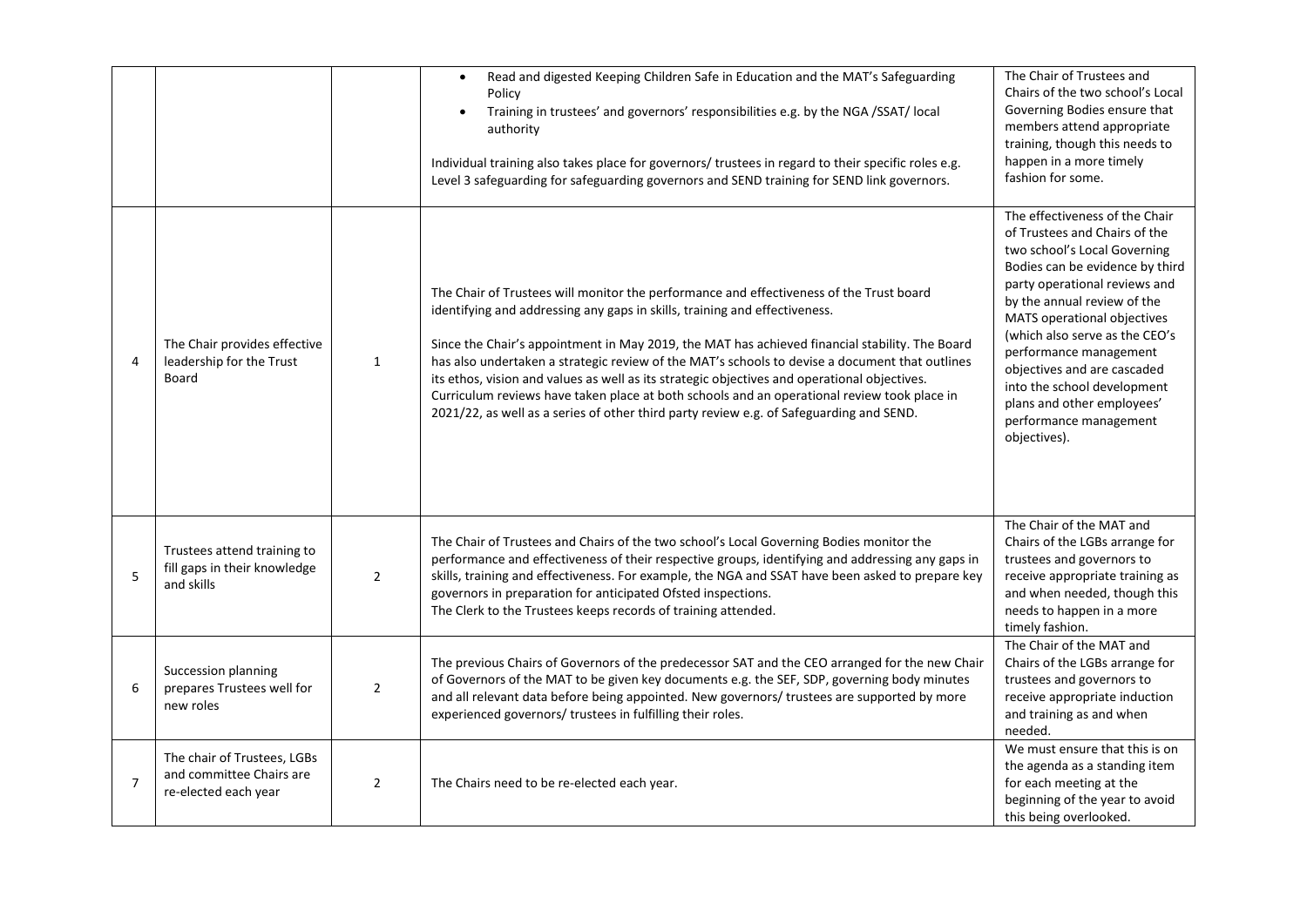| 8  | Trustees keep up to date<br>with and discuss national<br>developments in respect of<br>governance                    | $\overline{2}$ | The Chair of Trustees and Chairs of the two school's Local Governing Bodies ensured members of<br>their respective groups attend the appropriate training to bring them up to speed with national<br>developments. For example, the NGA has prepared key governors and trustees for anticipated<br>Ofsted inspections and key governors - e.g. for SEND - also attend additional training in addition<br>to statutory training.<br>Changes to guidance both within the Academies Financial Handbook are shared with the Trust<br>Board and Finance Committees as evidenced by the minutes of meetings. | The Chair of the MAT and<br>Chairs of the LGBs arrange for<br>trustees and governors to<br>receive appropriate training as<br>and when needed.                                                                                   |
|----|----------------------------------------------------------------------------------------------------------------------|----------------|--------------------------------------------------------------------------------------------------------------------------------------------------------------------------------------------------------------------------------------------------------------------------------------------------------------------------------------------------------------------------------------------------------------------------------------------------------------------------------------------------------------------------------------------------------------------------------------------------------|----------------------------------------------------------------------------------------------------------------------------------------------------------------------------------------------------------------------------------|
| 9  | The size, composition and<br>committee structure of the<br>Trust Board is conducive to<br>effective working          | $\mathbf 1$    | The MAT has been constituted with Trustees who contribute key knowledge and experience in<br>different areas. The size is defined to allow for effective meetings but also to have enough<br>Trustees to sit on the necessary committees. The structure of the trust and its sub-committees<br>ensures that decision-making is undertaken by the most appropriate people. An ESFA governance<br>and finance review and a separate operational review by an experienced SRMA have also taken<br>place to review this area.                                                                              |                                                                                                                                                                                                                                  |
| 10 | Meetings are professionally<br>clerked and run efficiently                                                           | $\mathbf{1}$   | This can be evidenced through minutes of meetings. A professional and experienced clerking<br>company - London Governance - is now on board to undertake this role.                                                                                                                                                                                                                                                                                                                                                                                                                                    | We have appointed a qualified<br>and experienced clerking<br>company to undertake this role                                                                                                                                      |
| 11 | Trustees receive relevant<br>and timely information to<br>enable effective discussions<br>at meetings                | $\mathbf{1}$   | Emails trails demonstrate that papers are submitted in advance of meetings and the papers<br>themselves contain detailed information on relevant topics.                                                                                                                                                                                                                                                                                                                                                                                                                                               |                                                                                                                                                                                                                                  |
| 12 | Minutes effectively capture<br>the key points of meetings,<br>particularly the quality of<br>challenge from Trustees | $\overline{2}$ | Minutes do effectively capture the key points of meetings. The Chair of Trustees and Chairs of<br>the two school's Local Governing Bodies will ensure members of their respective groups offer<br>sufficient challenge and that this is captured by the clerks.                                                                                                                                                                                                                                                                                                                                        | Governors and trustees will<br>need to be reminded by the<br>Chairs to continue to offer<br>increased challenge and for this<br>to be recorded by the clerks.                                                                    |
| 13 | Every member of the Trust<br>Board and LGBs makes a<br>regular contribution                                          | $\overline{2}$ | This is monitored by the respective Chairs of the MAT and LGBs. A document which sets out links<br>between trustees and local governors with school staff in regard to all of the school's operations<br>captures as much first hand evidence as possible for the purposes of triangulation.                                                                                                                                                                                                                                                                                                           | The governor/ school links<br>document needs to be updated<br>to fill all remaining gaps and<br>the meetings between<br>trustees/ governors and staff<br>then needs to resume on a<br>regular basis once it is safe to<br>do so. |
| 14 | The Trust Board formally<br>evaluates its performance                                                                | $\mathbf{1}$   | The Trust Board and LGBs are committed to undertaking this self-evaluation on an annual basis.                                                                                                                                                                                                                                                                                                                                                                                                                                                                                                         |                                                                                                                                                                                                                                  |
| 15 | Findings from the<br>evaluation inform a Trust<br>Board development plan                                             | $\mathbf{1}$   | Action points from this evaluation will form the development plan for future years.                                                                                                                                                                                                                                                                                                                                                                                                                                                                                                                    | This document acts as a<br>development plan for the Trust<br>Board and LGBs.                                                                                                                                                     |
| 16 | The Trust Board is a driving<br>force in the development of<br>the school's vision and<br>ethos and its long-term    | $\mathbf 1$    | The Board has undertaken a strategic review of the MAT's schools to devise a document that<br>outlines its ethos, vision and values as well as its strategic objectives and operational objectives.<br>The performance of the MAT and its schools is reported on at the beginning of each academic<br>year and at the AGM and other MAT Board meetings.                                                                                                                                                                                                                                                | The Trust Board has created<br>key performance indicators to<br>drive forward continuous<br>improvement.                                                                                                                         |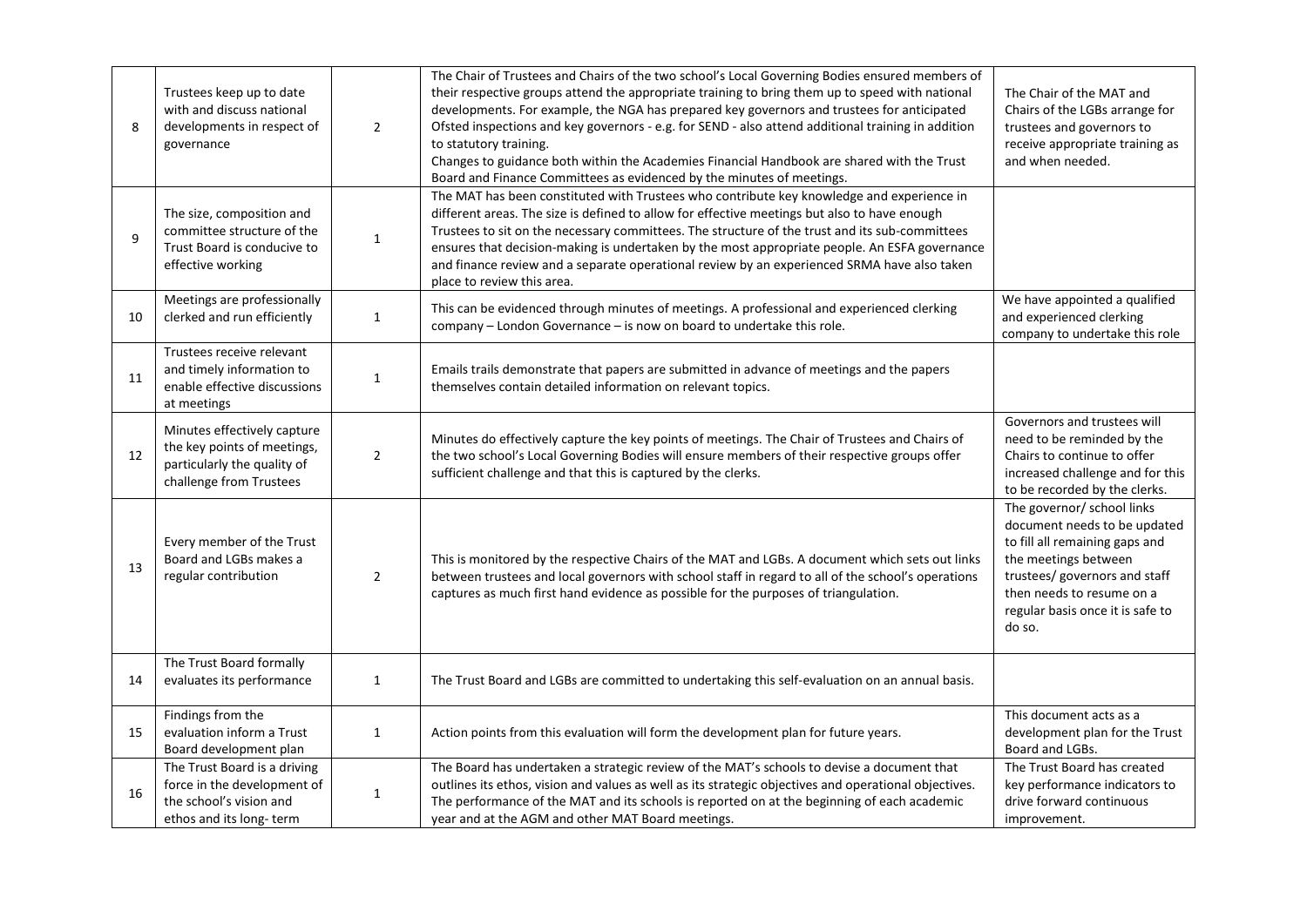|    | aims                                                                                                                             |                | Minutes of Trust Board and LGB meetings, the CEO's performance management objectives and<br>the CEO's report to the Trust Board and the Headteachers' reports to the LGBs reflect<br>stakeholders' aspirations for the MAT and its constituent schools.                                                                                                                                                                                                                                                                                                                                                                                                                           |                                                                                                                                                                                                                                                          |
|----|----------------------------------------------------------------------------------------------------------------------------------|----------------|-----------------------------------------------------------------------------------------------------------------------------------------------------------------------------------------------------------------------------------------------------------------------------------------------------------------------------------------------------------------------------------------------------------------------------------------------------------------------------------------------------------------------------------------------------------------------------------------------------------------------------------------------------------------------------------|----------------------------------------------------------------------------------------------------------------------------------------------------------------------------------------------------------------------------------------------------------|
| 17 | Systems are in place for<br>Trustees to ensure that the<br>MAT's and school's<br>development plans reflects<br>these aims        | $\overline{2}$ | The MAT's operational objectives and schools' development plans are shared with the Trust<br>Board and LGBs to ensure that they can keep track of progress at Trust Board/LGB meetings.<br>Key initiatives have clear, measurable goals set against an agreed timetable for completion.                                                                                                                                                                                                                                                                                                                                                                                           | The operational objectives for<br>the MAT and the development<br>plans for its constituent schools<br>serve as evidence that the Trust<br>Board is a driving force in the<br>development of the school's<br>vision and ethos and its long-<br>term aims. |
| 18 | The Trust Board's activities<br>and agenda setting are<br>driven by the strategic<br>planning cycle                              | $\overline{2}$ | Trustees and governors are assigned to key aspects of the school's self-evaluation and<br>development planning. Meetings are scheduled for governors to meet with the key staff<br>responsible for the specific areas.<br>What should be included in different committee reports has been reviewed to ensure that<br>agendas are driven by the strategic planning cycle (as evidenced in our LGB/ school links<br>document). However, the cycle need to include more budgeting meetings to ensure enough time<br>for important decision making.                                                                                                                                   | LGB/ school links meetings<br>need to take place in a timely<br>fashion.<br>The planning cycle need to<br>include more budgeting<br>meetings to ensure enough<br>time for important decision<br>making.                                                  |
| 19 | Trustees are able to identify<br>ways in which they have<br>contributed actively to<br>school improvement                        | $\overline{2}$ | The effectiveness of trustees and governors can be evidence by minutes and action points from<br>trustees/ governors meetings with Senior Leaders and from Learning Walks. These are kept by<br>the clerks to the LGBs and Trust Board.                                                                                                                                                                                                                                                                                                                                                                                                                                           | The ways in which the trustees<br>and governors have<br>contributed actively to school<br>improvement is kept on file by<br>the clerk.                                                                                                                   |
| 20 | Governors understand the<br>school's performance data<br>well enough to properly<br>hold school leaders to<br>account            | 1              | Minutes of MAT and LGB meetings show that very in-depth reporting takes place with regard to<br>all aspects of school performance. They also demonstrate that the areas for development arising<br>out of data analysis form a key part of the school development plans and SEFs. Specific governors<br>are linked to specific members of SLT to discuss these areas in further detail. Notes and action<br>points from these meetings is kept on file by the clerks to the LGBs. Assistant Headteacher - Data<br>and Curriculum has trained Governors to ensure that they understood the school's performance<br>data and this has been discussed with the MAT Board by the CEO. |                                                                                                                                                                                                                                                          |
| 21 | Trustees track use of pupil<br>premium and understand<br>its impact on outcomes                                                  | 2              | Specific local governors are being given responsibility for this area and the area is reported on at<br>LGB meetings in depth.                                                                                                                                                                                                                                                                                                                                                                                                                                                                                                                                                    | The LGB/ school links meeting<br>document records which local<br>governors have responsibility<br>for this area.                                                                                                                                         |
| 22 | Trustees/ local governors<br>understand and are able to<br>discuss the relative<br>performance of different<br>groups in the MAT | 1              | This is reported on at length at local governing body meetings, as minutes and papers of<br>meetings demonstrate. SLT members also meet with a governor to discuss data analysis in detail.                                                                                                                                                                                                                                                                                                                                                                                                                                                                                       |                                                                                                                                                                                                                                                          |
| 23 | Trustees ensure that the                                                                                                         | $\mathbf{1}$   | The CEO's Performance Management Objectives arise directly out of the MAT development plan                                                                                                                                                                                                                                                                                                                                                                                                                                                                                                                                                                                        |                                                                                                                                                                                                                                                          |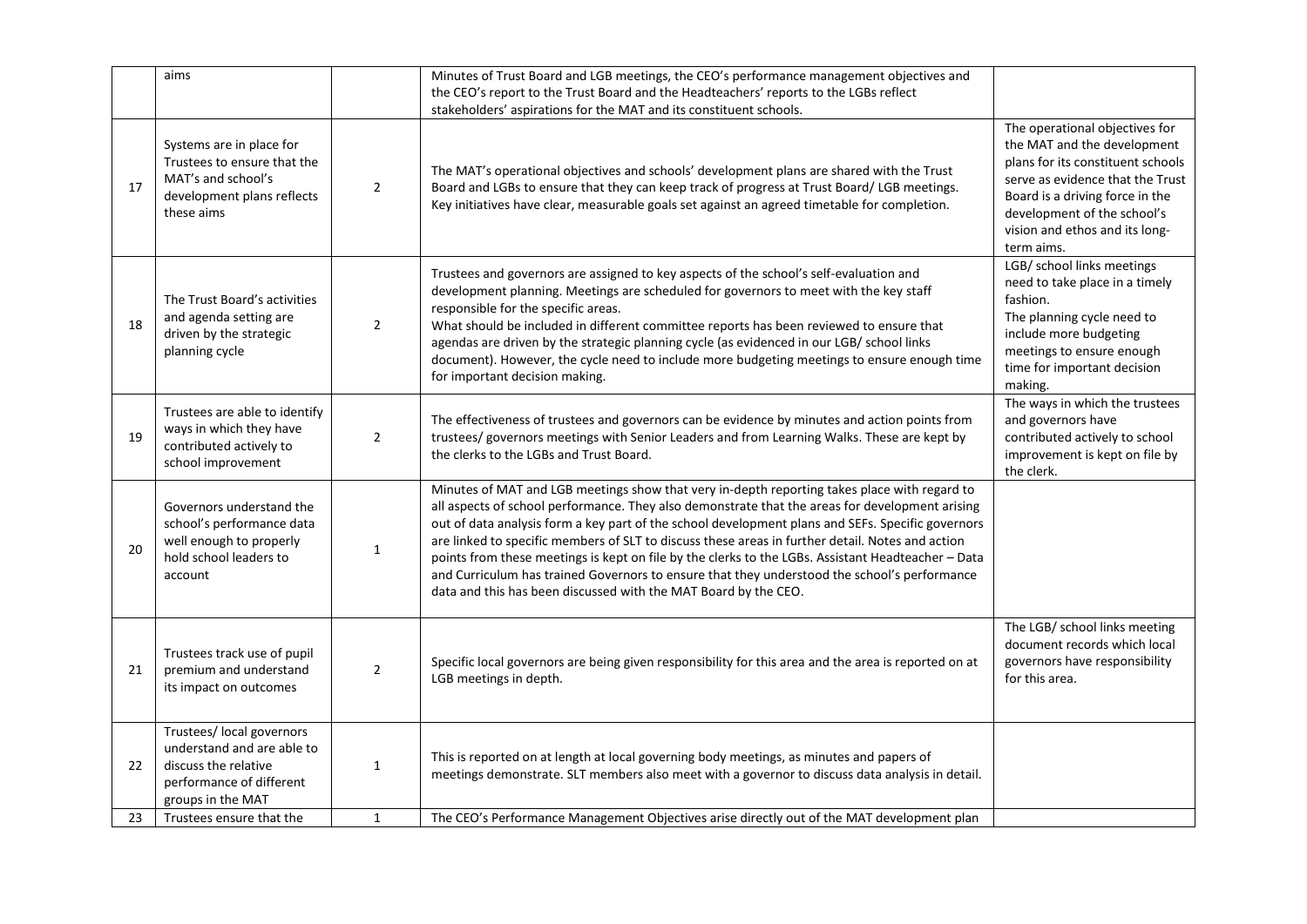|    | CEO's performance<br>management targets<br>address key school<br>priorities                                                                                          |                | and Operational Objectives which reflects Trustees' aspirations for the MAT.                                                                                                                                                                                                                                                                                                                                                                                                                                                                                                                                                                                                                                                                                                                                                                                                                                                                         |                                                                                                                                                                                                                          |
|----|----------------------------------------------------------------------------------------------------------------------------------------------------------------------|----------------|------------------------------------------------------------------------------------------------------------------------------------------------------------------------------------------------------------------------------------------------------------------------------------------------------------------------------------------------------------------------------------------------------------------------------------------------------------------------------------------------------------------------------------------------------------------------------------------------------------------------------------------------------------------------------------------------------------------------------------------------------------------------------------------------------------------------------------------------------------------------------------------------------------------------------------------------------|--------------------------------------------------------------------------------------------------------------------------------------------------------------------------------------------------------------------------|
| 24 | Trustees ensure there are<br>robust and effective<br>appraisal systems in place<br>for all staff                                                                     | $\overline{2}$ | The Pay Committee ensures the procedures outlined in the Pay Policy are rigorously followed as<br>records demonstrate.                                                                                                                                                                                                                                                                                                                                                                                                                                                                                                                                                                                                                                                                                                                                                                                                                               | The Pay Committee needs to<br>continue to ensure procedures<br>are rigorously followed.<br>A list of action points following<br>each quality assurance review<br>is produced each year to<br>further refine the process. |
| 25 | Trustees and local<br>governors know how good<br>the teaching in the school is<br>and what is being done to<br>improve it                                            | $\mathbf{1}$   | This is reported on at LGB meetings and Trust Board meetings. A dashboard has been created<br>which collates anonymized teacher progress data, pupil progress scores, any complaints and their<br>status (i.e. whether they are receiving extra support etc.) Third party reviews are also undertaken<br>e.g. by the SSAT's Education Lead and Barnet's Network Inspectors and Safeguarding Leads.                                                                                                                                                                                                                                                                                                                                                                                                                                                                                                                                                   |                                                                                                                                                                                                                          |
| 26 | <b>Trustees and local</b><br>governors ensure that<br>there is a broad and<br>balanced curriculum, which<br>promotes fundamental<br>British values at each<br>school | $\overline{2}$ | The local governing body that has been appointed for each school is responsible for making<br>decisions affecting the curriculum and educational provision at their respective schools. The<br>Trust Board of the MAT oversees regulatory compliance with regard to the Equality Duty and the<br>breadth and balance of the curriculum at each school. The curriculum content has been reviewed<br>by the local governing bodies and the views of a range of stakeholders will be sought as part of<br>the consultation to review the curriculum for each school. In making decisions on the curriculum<br>content for each school, MAT's trustees have been mindful of the equality issues and have<br>considered the impact of the curriculum with regard to the Public Sector Equality Duty.<br>Extra time for KS3 as well as RSE, PSHE and personal development in general has been added to<br>the curriculum as a result of the consultations. | The curricula for each school<br>has been reviewed via a<br>stakeholder consultation, as<br>minutes of LGB meetings<br>demonstrate.                                                                                      |
| 27 | Trustees ensure that<br>financial management<br>systems are robust and<br>ensure best value for<br>money                                                             | 1              | The review of Finance and Governance by the ESFA in January 2020 had a positive outcome with<br>only minor recommendations (copies of the report and the response available on request from<br>the Clerk to the Trustees). The MAT's most recent external audits and internal scrutiny reports<br>have also been very positive. The Trust had healthy reserves and an in-year surplus in its last set<br>of accounts. A third party operational review also took place in 2021/22 to ensure the<br>organisation can run as efficiently and effectively as possible.                                                                                                                                                                                                                                                                                                                                                                                  | Continue to closely monitor the<br>MAT's finances at Finance<br>Committee and MAT Board<br>meetings.                                                                                                                     |
| 28 | There is an effective Pay<br>Committee that meets pay<br>decisions for teaching staff<br>annually before 31st<br>October to make pay<br>decisions for teaching staff | $\overline{2}$ | Much work has been done by the newly appointed Head of Finance to ensure that staff costs are<br>clearly reported and by Associate Senior Leaders to implement the new pay policy in a timely and<br>effective way. Due to the nature of the Jewish calendar, in some years pay decision meetings will<br>implemented by December $31^{51}$ rather than Oct $31^{51}$ .                                                                                                                                                                                                                                                                                                                                                                                                                                                                                                                                                                              |                                                                                                                                                                                                                          |
| 29 | Trustees know how good<br>pupil behaviour is and what<br>is being done to improve it                                                                                 | $\mathbf{1}$   | It is reported on at LGB meetings, was focused on as part of the curriculum Deep Dives and is a<br>features in the 2021-2024 MAT objectives.<br>A third party behaviour review is also being arrange for late 2022/ the academic year 22/23.                                                                                                                                                                                                                                                                                                                                                                                                                                                                                                                                                                                                                                                                                                         |                                                                                                                                                                                                                          |
| 30 | Trustees fulfil their                                                                                                                                                | $\mathbf{1}$   | We have a very experienced 'senior' safeguarding governor who is training and                                                                                                                                                                                                                                                                                                                                                                                                                                                                                                                                                                                                                                                                                                                                                                                                                                                                        | Health and safety/ compliance                                                                                                                                                                                            |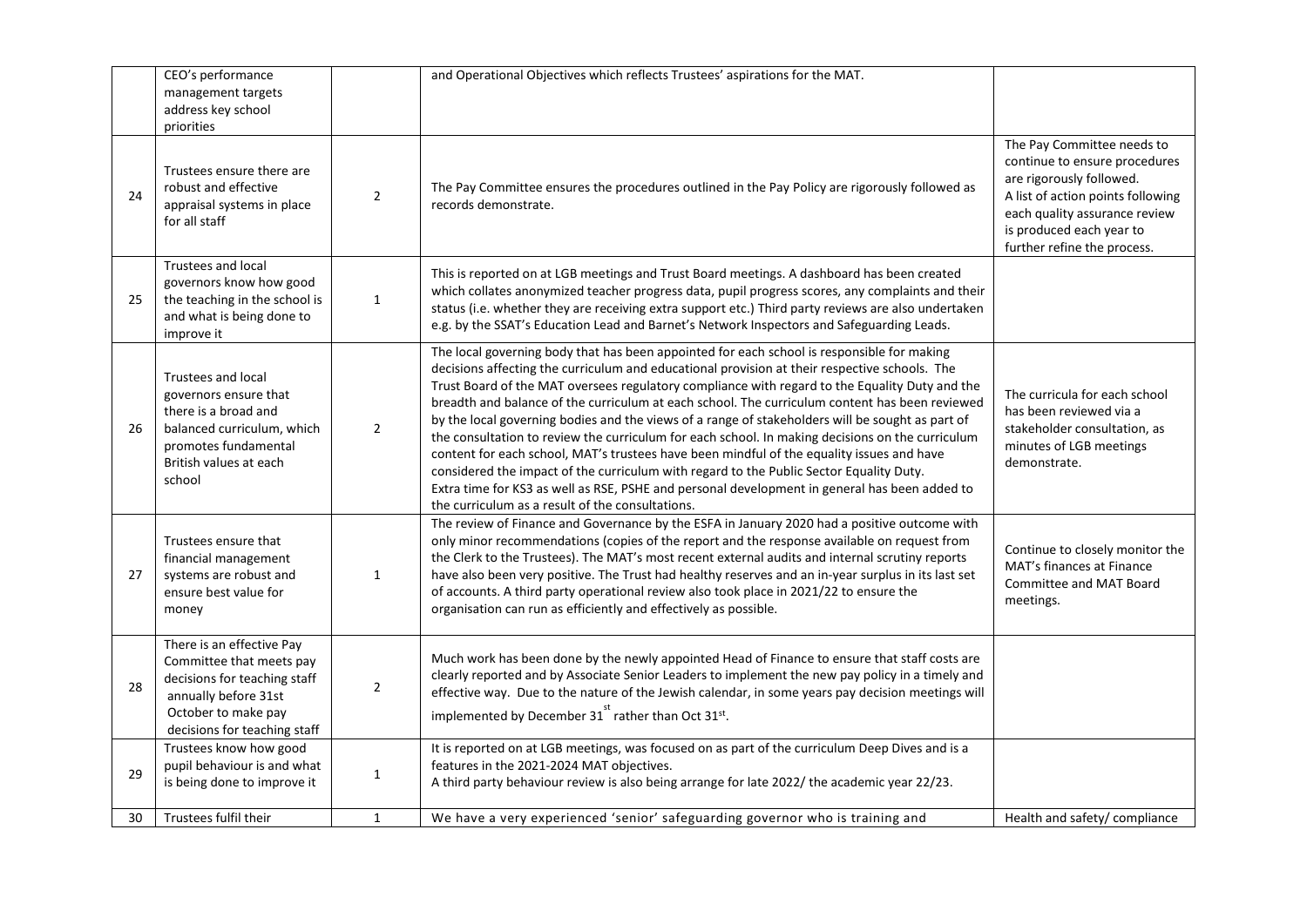|    | statutory duties in respect<br>of safeguarding and health<br>and safety                                                        |                | inducting two new safeguarding governors at each school.<br>The senior safeguarding governor is also the compliance manager at another school in<br>Barnet where she gives safeguarding training to their staff. Prior to this she was on<br>Barnet's Child Safeguarding Board. She is a qualified solicitor who works for Coram<br>Child Law advice centre. An annual safeguarding audit is carried out and the Single Central<br>Record (SCR) is also annually reviewed by ELT, by governors and by Barnet. However, she is<br>leaving at the end of the academic year 2021/22 and a robust and effective handover needs to<br>take place before the end of the year.<br>Our Health and Safety Policy has been updated and an audit has been carried out and submitted<br>to the local authority. | is now a standing item on the<br>finance and premises<br>committee agenda to ensure<br>that this area receives constant<br>focus. Safeguarding is also a<br>regular feature on the LGB/<br>MAT Board meeting agendas,<br>as is the SCR on the HR<br>Committee agenda.<br>A robust and effective<br>safeguarding handover needs<br>to take place before the end of<br>2021/22. |
|----|--------------------------------------------------------------------------------------------------------------------------------|----------------|-----------------------------------------------------------------------------------------------------------------------------------------------------------------------------------------------------------------------------------------------------------------------------------------------------------------------------------------------------------------------------------------------------------------------------------------------------------------------------------------------------------------------------------------------------------------------------------------------------------------------------------------------------------------------------------------------------------------------------------------------------------------------------------------------------|-------------------------------------------------------------------------------------------------------------------------------------------------------------------------------------------------------------------------------------------------------------------------------------------------------------------------------------------------------------------------------|
| 31 | A range of formal and<br>informal systems are in<br>place to obtain the views of<br>pupils, parents and staff                  | $\overline{2}$ | Two parent governors are appointed to each local governing body. Regular surveys about<br>different areas are carried out over the course of each year with different stakeholders e.g. in<br>regard to the curriculum, staff exit surveys and COVID 19 online learning arrangements. The LGB/<br>staff links document also supports this process.<br>Regular student surveys are devised to ensure feedback is obtained on the quality of the schools'<br>provision e.g. in regard to safeguarding and quality of education.<br>A Staff Forum has been created which is Chaired by the Staff Governors to channel views/<br>concerns that they have to the CEO and HR Committee.                                                                                                                   | Each year a schedule of surveys<br>needs to be completed for each<br>forthcoming year by the LGBs<br>of each school.                                                                                                                                                                                                                                                          |
| 32 | Stakeholder views inform<br>trustees ' decision making                                                                         | $\overline{2}$ | Staff, student and parent questionnaires are sent out to elicit feedback on key areas.<br>Questionnaires are used to inform future planning. Formal consultations also take place e.g. in<br>regard to de-amalgamation, admissions and the schools' curricula.                                                                                                                                                                                                                                                                                                                                                                                                                                                                                                                                      | Each year a schedule of surveys<br>needs to be completed for each<br>forthcoming year by the LGBs<br>of each school and used to<br>inform future planning in a<br>more systematic way.                                                                                                                                                                                        |
| 33 | There is regular reporting<br>to parents and the local<br>community                                                            | $\mathbf{1}$   | E-news is used to report to parents and the local community about a variety of issues on a<br>weekly basis. Hasmonean Highlights is also sent out to inform stakeholders about the school's<br>activities. Pupil progress reports are also sent out to parents. Video is increasingly used to<br>disseminate school highlights.                                                                                                                                                                                                                                                                                                                                                                                                                                                                     | All communication with parents<br>is regularly reviewed.                                                                                                                                                                                                                                                                                                                      |
| 34 | Relationships within the<br>Trust Board/Local<br>Governing Bodies and<br>between them and school<br>staff are good and reflect | $\overline{2}$ | This is palpable at Trust Board and Local Governing Body meetings and at other committee<br>meetings. The Executive Leadership Team feel privileged to have such a highly qualified and<br>experienced Trust board and LGBs working so hard for the school; they offer challenge but<br>discharge their duties fairly, often devoting many, many hours of their time to the school. When<br>tensions do arise, meetings take place to re-establish harmony.                                                                                                                                                                                                                                                                                                                                         |                                                                                                                                                                                                                                                                                                                                                                               |